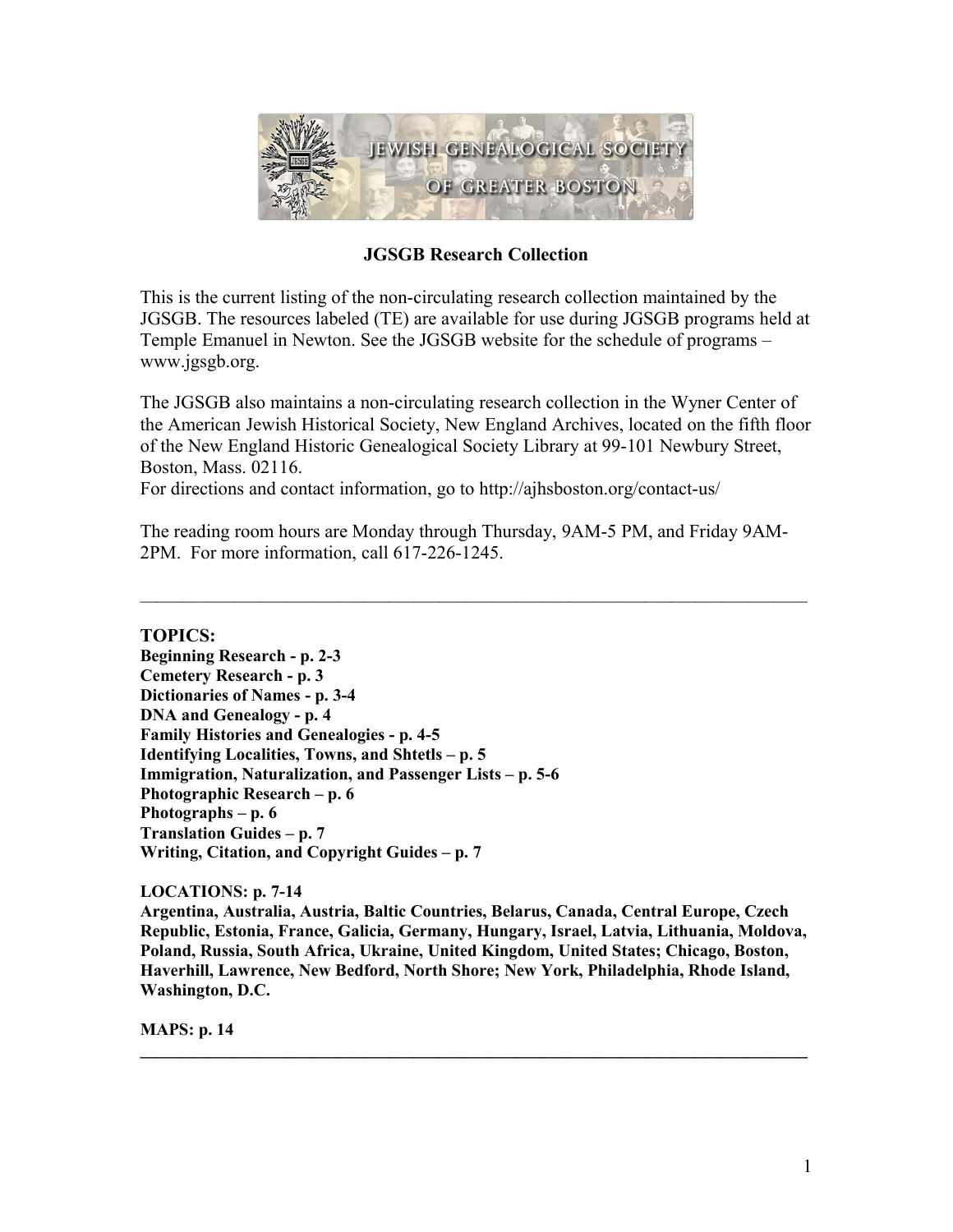#### **BEGINNING RESEARCH**

Bentley, Elizabeth Petty. *The Genealogist's Address Book*. Maryland: Genealogical Publishing Company, 1998. (TE only) Listing by states and countries of genealogical societies, libraries, research centers, and religious organizations.

Blatt, Warren. *Resources for Jewish Genealogy in the Boston Area*. Boston: Jewish Genealogical Society of Greater Boston, 1996. (Both)

Howells, Cyndi. *Netting Your Ancestors-Genealogical Research on the Internet.* Baltimore, MD: Genealogical Publishing Company, 1998. (AJHS)

Krasner-Khait, Barbara. *Discovering Your Jewish Ancestors*. North Salt Lake, Utah: Heritage Trust, 2001. (Both)

Kurzweil, Arthur. *From Generation to Generation: How to trace your Jewish genealogy and family history.* Lanham, MD: Rowman & Littlefield, 2001. (Both; TE has1994 ed.)

Kurzweil, Arthur, and Weiner, Miriam, editors. *Encyclopedia of Jewish Genealogy: Sources in the United States and Canada.* Northvale, NJ: Jason Aronson, Inc., 1991. (AJHS) A summary of North American record repositories and their holdings, with some useful appendices.

Lynch, Daniel M.*Google Your Family Tree: Unlock the Hidden Power of Google*. Provo, UT: FamilyLink.com, Inc., 2008. (TE)

Malka, Jeffrey S. *Sephardic Genealogy: Discovering Your Sephardic Ancestors and Their World.* Teaneck, NJ.: Avotaynu, 2003. (TE)

Meshenberg, Michael J. *Documents of Our Ancestors: A selection of reproducible genealogy forms and tips for using them*. Teaneck, NJ: Avotaynu, 1996. (TE)

Mokotoff, Gary, and Blatt, Warren. *Getting Started in Jewish Genealogy*. Bergenfield, NJ: Avotaynu, 2002. (AJHS) 2010 ed. (TE)

Shows techniques and resources for doing Jewish genealogical research from pre-beginners to intermediate with a 70-book bibliography for use in Jewish genealogy.

Mokotoff, Gary, *How to Document Victims and Locate Survivors of the Holocaust*. Teaneck, NJ: Avotaynu, 1994. (TE)

Identifies the principal sources of information about Holocaust victims and survivors, identifies the major repositories in the world that have this information, and tells how to contact them.

Mohrer, Fruma and Web, Marek. *Guide to the YIVO Archives*. NY: YIVO Institute for Jewish Research, 1998. (TE)

Nusinoff, Sylvia Furshman, ed. *Beginners and Intermediate Genealogical Workbook*. Rev. ed. Palm Beach, FL: Jewish Genealogy Society of Palm Beach, 2003. (AJHS)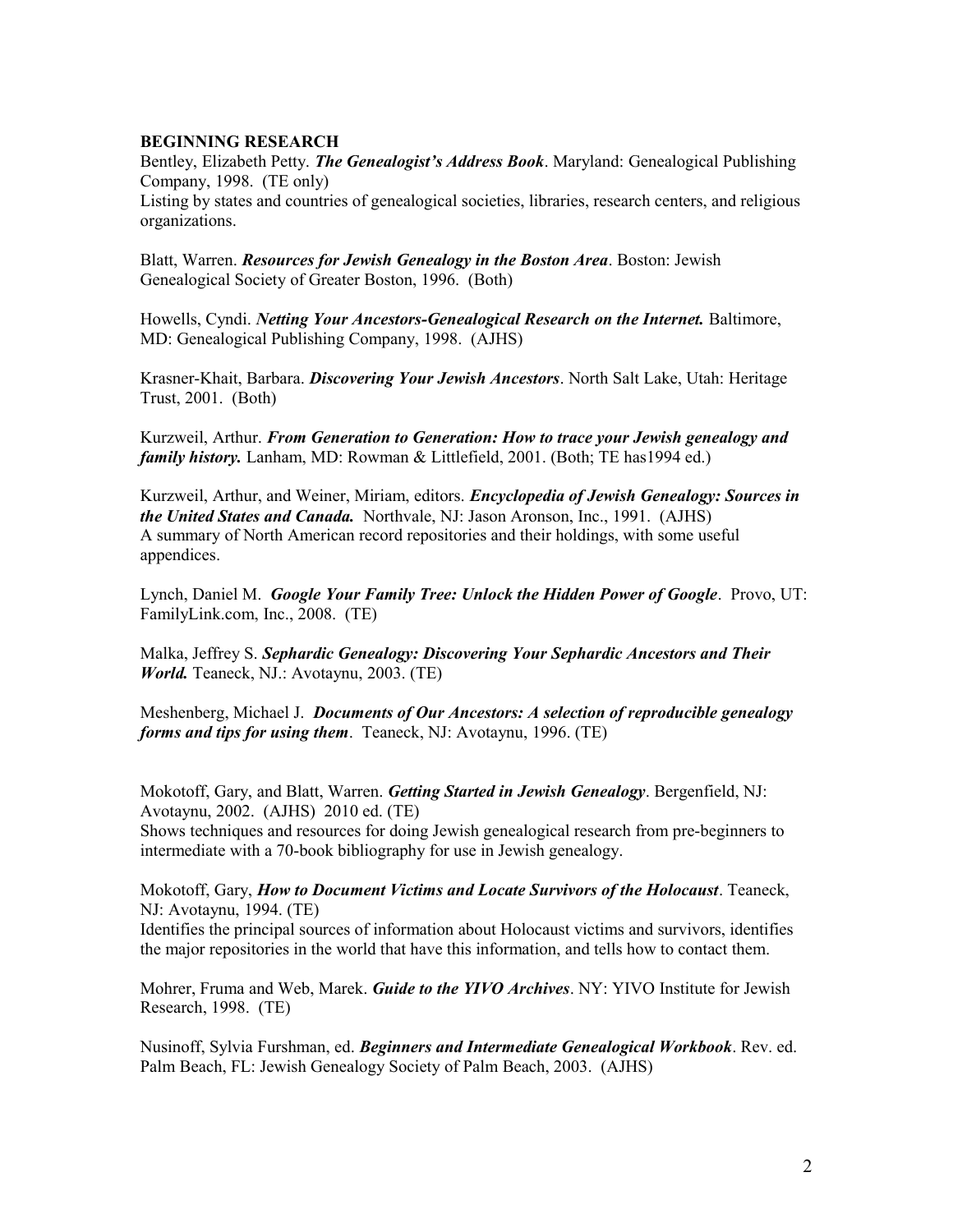Pfeiffer, Laura S. *Hidden Sources: Family History in Unlikely Places*. Orem, UT: Ancestry Publishing, 2000. (TE)

Rottenberg, Dan. *Finding Our Fathers: A Guidebook to Jewish Genealogy*. New York: Random House, 1977. (Both)

Sack, Sallyann and Gary Mokotoff, eds. *Avotaynu Guide to Jewish Genealogy*. Bergenfield, NJ: Avotaynu, 2004. (Both)

Szucs, Loretto Dennis and Matthew Wright. *Finding Answers in U.S. Census Records.* Orem, Utah: Ancestry, 2002. (TE)

Wolfman, Ira. *Do People Grow on Family Trees?: Genealogy for Kids and Other Beginners.* (The Official Ellis Island Handbook) New York: Workman Publishing, 1991. (AJHS)

#### **CEMETERY RESEARCH**

Cohen, Rabbi Edward A. and Lewis Goldfarb. *Jewish Cemeteries of Western Massachusetts***.** Middletown, CT: Godfrey Memorial Library, 2005. (TE) A complete compilation of the names on the graves in 21 Jewish cemeteries in Springfield, Longmeadow, Holyoke, Chicopee, Northampton, North Adams, Amherst, and Greenfield.

Goberman, David. *Carved Memories: Heritage in Stone from the Russian Jewish Pale.* NY: Rizzoli Intl Publications, 2000. (AJHS)

Jewish Cemetery Association of Massachusetts. *History & Guide: Massachusetts Jewish Cemeteries***.** Newton, MA: JCAM, 2009. (TE)

Menachemson, Nolan. *A Practical Guide to Jewish Cemeteries.* Bergenfeld, NJ: Avotaynu, 2007. (TE)

A guide to famous Jewish cemeteries with information about how to read Jewish gravestones, and how to care for them, etc.

Schwartzman, Arnold. *Graven Images: Graphic Motifs of the Jewish Gravestone*. New York: Harry N. Abrams, Inc., 1993. (AJHS)

Segal, Joshua L, Rabbi. *A Field Guide to Visiting a Jewish Cemetery*. Nashua, New Hampshire: Jewish Cemetery Publishing, 2007. (TE) Explains how to interpret Hebrew inscriptions on tombstones.

## **DICTIONARIES OF NAMES**

Beider, Alexander. *A Dictionary of Jewish Surnames from the Kingdom of Poland*. Teaneck, NJ: Avotaynu, 1996. (Both)

A compilation of more than 32,000 Jewish surnames with origins in that part of the Russian Empire known as the "Kingdom of Poland".

Beider, Alexander. *A Dictionary of Ashkenazic Given Names: Their Origins, Structure, Pronunciation, and Migrations.* Bergenfield, NJ: Avotaynu, 2001. (Both) More than 15,000 given names have their origins in 735 root names. These lists include detailed descriptions of the origin of the names and a list of variant and derivative names.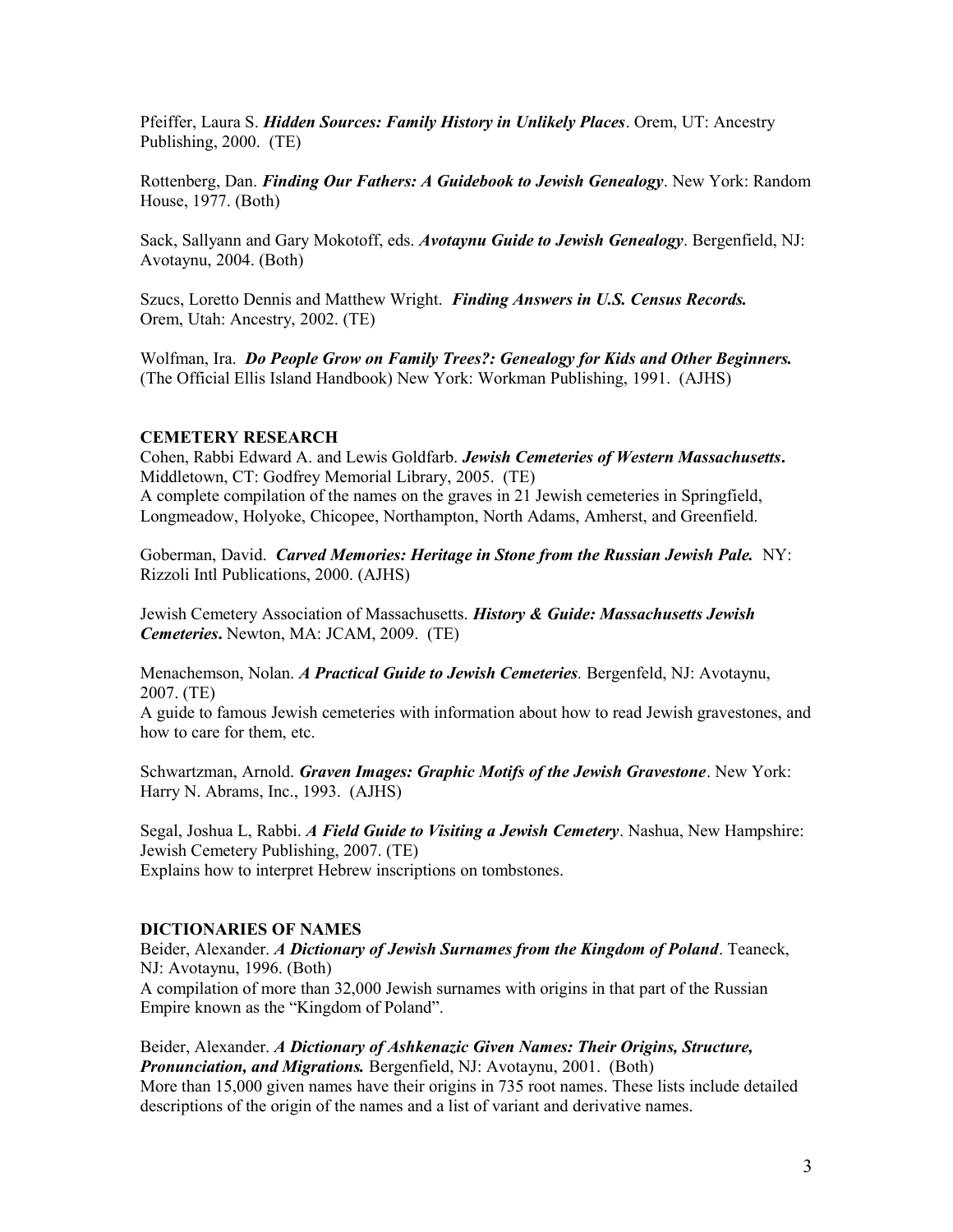Beider, Alexander. *A Dictionary of Jewish Surnames from Galicia*. Bergenfield, NJ: Avotaynu, 2004. (Both)

Historical information on the Galician region from the 14th century and on the meaning and incidence of more than 25,000 Jewish surnames there.

Beider, Alexander. *A Dictionary of Jewish Surnames from the Russian Empire*. Rev. ed. Bergenfield, NJ: Avotaynu, 2008. 2 vols. (TE)

Vol. 1: Introduction and dictionary. Vol. 2: Listing of surnames by the Daitch-Mokotoff Soundex System. A compilation of 74,000 Jewish surnames from the Russian Pale of Settlement showing etymology, variants, and where within the Russian Empire the name appeared.

Faiguenboim, Guilherme, Paulo Valadares and Anna Rosa Campagnano. *Dictionary of Sephardic Surnames.* 2nd ed. Bergenfield, N.J.: Avotaynu, 2003. (TE) A compilation of 17,000 surnames that were used by Jews who lived in Spain and Portugal for 15 centuries and later spread across the world as Sephardim, marranos, and conversos. There is also a lengthy summary of Sephardic history and a linguistic essay about Sephardic names.

Feldblyum, Boris. *Russian-Jewish Given Names: Their Origins and Variants*. Teaneck, NJ: Avotaynu, 1998. (TE)

Gorr, Rabbi Shmuel. *Jewish Personal Names: Their Origin, Derivation and Diminutive Forms.* Bergenfield, NJ: Avotaynu, 1992. (TE)

Menk, Lars. *A Dictionary of German-Jewish Surnames*. Bergenfield, NJ: Avotaynu, 2005. (Both)

This is the equivalent for German names of the Alexander Beider books on Russia, Poland and Galicia. It gives more than 13,000 surnames from the area that was pre-World War I Germany, including for each the etymology, alternative names and geographical incidence.

#### **DNA AND GENEALOGY**

Kleiman, Yaakov. *DNA and Tradition: The Genetic Link to the Ancient Hebrews*. Israel: Devora Publishing Company, 2004. (AJHS)

#### **FAMILY HISTORIES AND GENEALOGIES**

Armstrong, Diane. *Mosaic: A Chronicle of Five Generations*. Sydney, Australia: Random House, 1999. (AJHS) The story of a family's history from Krakow to Australia.

Friendly, Natalie B. *The Friendly Family: The Descendants of the Freundlichs of Bavaria.* Boston, MA: Newbury Street Press, 1998. (AJHS)

Greenebaum, Linda S. *Elizer's Troupe: Scheins in America 1890-1999*. Amherst, MA: Commonwealth Printing, 1999. (AJHS)

Jaffe, D.J. *The Jaffe, Solsky, Stohn, Belgard, Davis, Wagner, Gommermann, Pelzer, Flores, Salazar, Sanchez, Alper, German, Kanow, Bressler and other families related to Dominique, Danielle and Bosco.* New York, NY: D.J. Jaffe, 2007. (AJHS)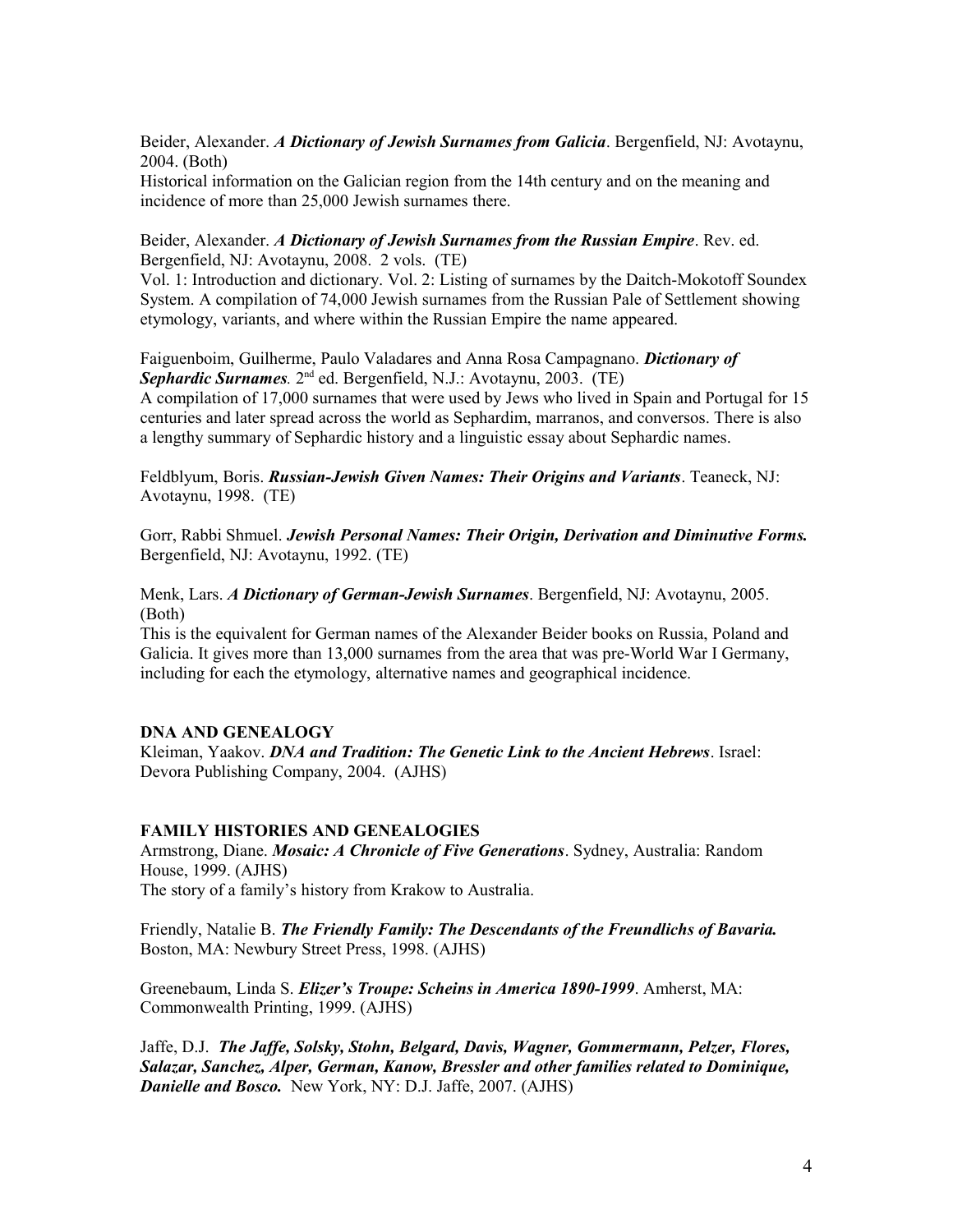Rosenstein, Neil. *The Lurie Legacy: The House of Davidic Royal Descent*. Bergenfield, N.J.: Avotaynu, 2004. (AJHS)

Documents the continuous history of an ancient and distinguished Ahkenazi family that claims descent from King David and traces its origin back to medieval France.

Rosenstein, Neil. *The Unbroken Chain*: Rev. ed. Elizabeth, NJ: The Computer Center for Jewish Genealogy, 1990. 2 vols. (TE) Biographical Sketches and Genealogy of Illustrious Jewish Families from the 15th-20th Century.

Rosenstein, Neil and Charles B. Bernstein. *A Rothschild Saga: From King David to Baron David.* Elizabeth, N.J.: The Computer Center for Jewish Genealogy, 1989. (AJHS)

Schwarz, Tess. *The First of Forty Families*. Victoria, Australia: Makor Jewish Community Library, 2001. (TE)

This is an account of Tess Schwarz's family's escape from Russia and how forty related families were brought to Australia as a result of their efforts.

Scroggin, Linda Golubchin, *History of the Descendants of Mickel Moshe Golubchin &Related Families.* (Privately printed). (Both)

The story of one family, with Boston roots, that includes many indexed surnames, with special emphasis on Golubchin, Gollub/Golub, Perlin, Schumitzky, Turetsky and Zlatnikov.

Zubatsky, David S., and Berent, Irwin M. *Sourcebook for Jewish Genealogies and Family Histories.* Teaneck, NJ: Avotaynu, Inc. 1996. (Both; TE has 2005 ed.) Lists Jewish genealogies and family histories, both published and unpublished, for over 10,000 family names.

#### **IDENTIFYING LOCALITIES, TOWNS, and SHTETLS**

Cohen, Chester. *Shtetl Finder*. Bowie, MD: Heritage Books, 1989. (TE) Lists 1,200 Jewish communities in the 19th and early 20th centuries in the Pale of Settlement of Russia, and Poland, Lithuania, Latvia, Galicia and Bukovina, with names of residents, listed alphabetically by their Yiddish spelling.

Mokotoff, Gary and Sack, Sallyann Amdur. *Where Once We Walked: A Guide to the Jewish Communities Destroyed in the Holocaust.* Rev. ed. Bergenfield: NJ, Avotaynu, 2002. (Both) Identifies 23,500 towns in Central and Eastern Europe where Jews lived before the Holocaust with alternate names, latitude/longitude, and Jewish population before the Holocaust.

Spector, Shmuel. *The Encyclopedia of Jewish Life Before and During the Holocaust* New York, NY: New York University Press, 2001. 3 vols. (Both) An alphabetical listing of Jewish communities that thrived during the early part of the 20th century and synopsis of its history and people.

#### **IMMIGRATION, NATURALIZATION, AND PASSENGER LISTS**

Colletta, John. *They Came in Ships: A Guide to Finding Your Immigrant Ancestor's Arrival* Record. 2<sup>nd</sup> ed. Salt Lake City: Ancestry, 1993. (AJHS); 3<sup>rd</sup> ed., 2002 (TE) Helps researcher navigate through various indexes to passenger arrival records and to books and articles about the immigrant experience.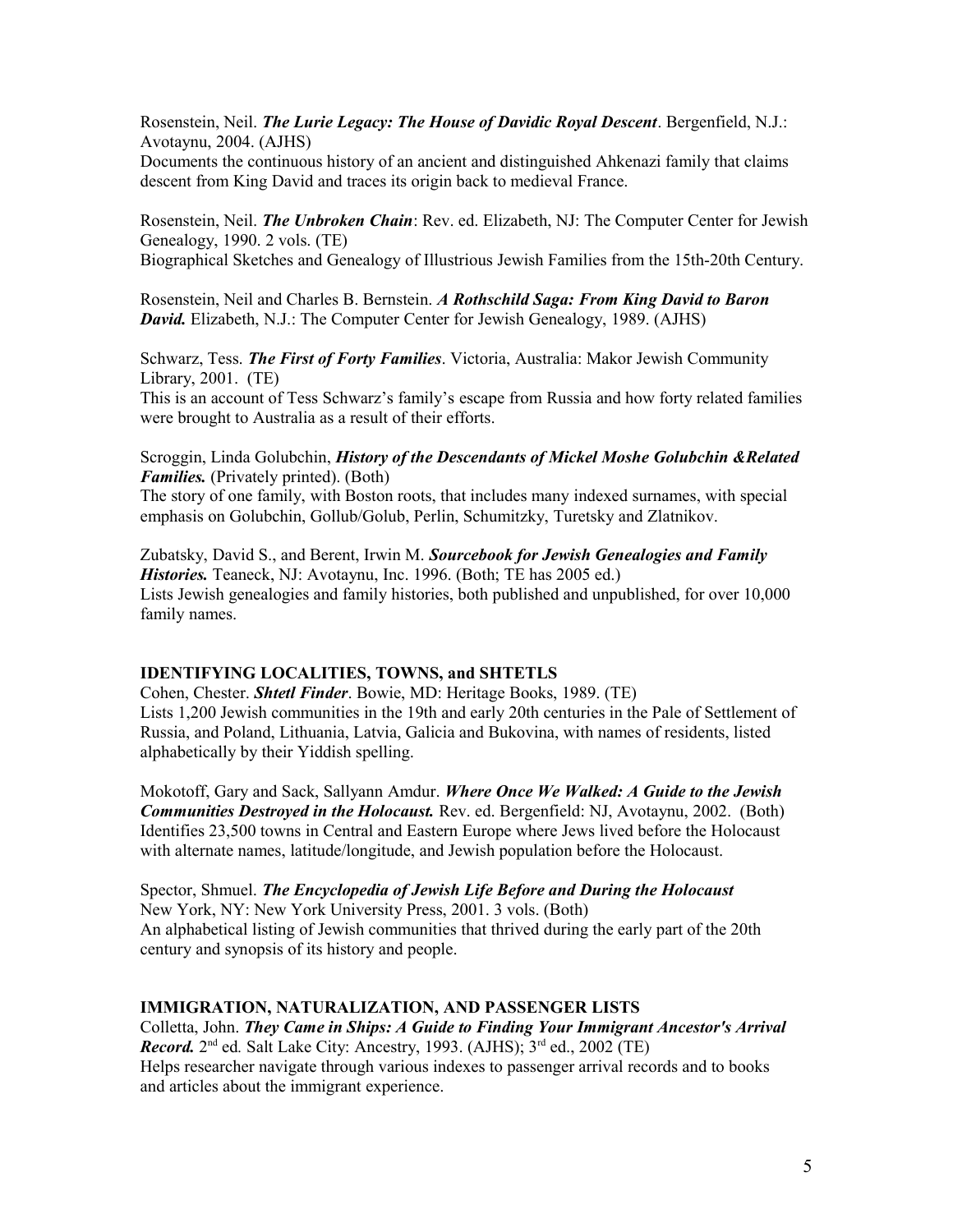Fisher, Leonard Everett. *Ellis Island: Gateway to the New World*. New York: Holiday House, 1986. (AJHS)

Glazier, Ira A. *Migration from the Russian Empire: Lists of Passengers Arriving at the Port of New York, 1875-1891.* Baltimore: Genealogical Publishing Co., 1995-1997. (TE) Six-volume index, thus far, of Russian immigrants arriving at the Port of New York from January 1875-June 1891. Information extracted from original ships' passenger lists. Name, age, sex, occupation, country of origin, place of residence and destination included for each person. Project expected to extend to the year 1910. N.B. Vols. 1-2: "Port of NY," others: "U.S. Ports." Vol. 1. January 1875-Sept 1882 (published 1995); Vol. 2. October 1882-April 1886 (1995) Vol. 3. May 1886-December 1887 (1997); Vol. 4. January 1888-May 1889 (1997) Vol. 5. June 1889-July 1890 (1998); Vol. 6. August 1890-June 1891 (1998)

Howe, Irving. *World of Our Fathers: The Journey of the East European Jews to America and the Life They Found and Made.* Rev. ed. New York: Schocken Books, 1990. (AJHS)

Mohrer, Fruma and Marek Web. *Guide to the YIVO Archives*. NY: YIVO Institute for Jewish Research, 1998. (TE)

Schaefer, Christina. *Guide to Naturalization Records of the United States.* Baltimore: Genealogical Publishing Co., 1997. (TE)

Schwartz, Ed. *An Immigrant's Story & Letters from the Holocaust*. Arlington, Mass.: Ed Schwartz, 1999-2000. (AJHS)

Weinberg, Sydney Stahl. *The World of Our Mothers*. Chapel Hill, North Carolina: The University of North Carolina Press, 1988. (AJHS)

This book traces the experiences of Jewish immigrant women from their origins in Russia and Poland to their new lives in the United States in the early twentieth century.

#### **PHOTOGRAPHIC RESEARCH**

Family Chronicle. *Dating Old Photographs 1840-1929, and More Dating Old Photographs 1840-1929.* Toronto, Canada: Moorshead Magazines, 2004. (TE) These books help identify the date of old family photographs from printing techniques, hair and clothing styles, etc. and shows many examples.

#### **PHOTOGRAPHS**

AddedAvrutin, Eugene M., et al., eds. *Photographing the Jewish Nation: Pictures from S. Ansky's Ethnographic Expeditions.* Waltham, MA: Brandeis University Press, 2009. (TE)

Gusky, Jeffrey. *Silent Places: Landscapes of Jewish Life and loss in Eastern Europe***.** Woodstock, NY: Overlook Duckworth, 2003. (TE)

Levine, Louis D., ed. *Lives Remembered: A Shtetl through a Photographer's Eye.* With essays by Jonathan Rosen and Jeffrey Shandler. New York: Museum of Jewish Heritage, 2002. (TE)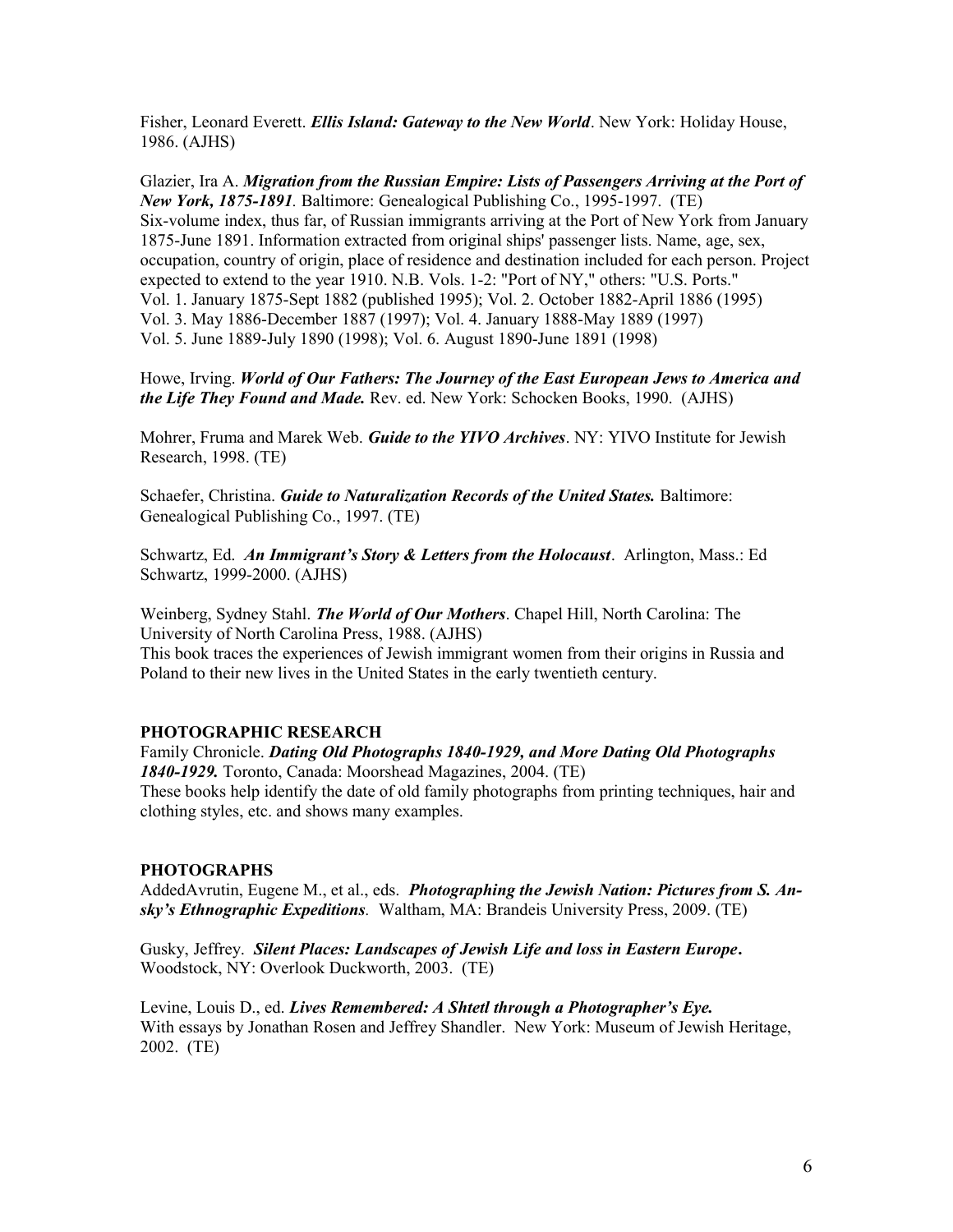#### **TRANSLATION GUIDES**

Frazin, Judith R. *A Translation Guide to 19th-Century Polish Language Civil Registration Documents. (Including Birth, Marriage, and Death Records)* 3rd ed. Northbrook, IL: Jewish Genealogical Society of Illinois, 2009. (Both; AJHS – 1989 ed.)

Mizera, Elzbieta, ed. *Universal English-Polish/Polish-English Dictionary*. Warsaw [n.d.](TE)

Shea, Jonathan D. & William F. Hoffman. *Following the Paper Trail: A Multilingual Translation Guide.* Teaneck, NJ: Avotaynu, Inc., 1994. (TE)

A guide to translating vital statistic records in 13 languages--Czech, French, German, Hungarian, Italian, Latin, Lithuanian, Polish, Portuguese, Romanian, Russian, Spanish, and Swedish.

Shea, Jonathan D. & William F. Hoffman. *In Their Words: A Genealogists Translation Guide to Polish, German, Latin, and Russian Documents.* New Britain, Ct.:Language and Lineage Press, 2000.

 Volume 1: Polish. Includes Polish-language documents analyzed and translated; sections on Polish grammar, phonetics, and spelling; information on how to locate records in America and Europe, including contact information for various archives in Poland and neighboring countries; a chapter on gazetteers and how to use them, with 12 maps showing Poland's changing borders and administrative subdivisions. (TE)

 Volume 2: Russian. Includes Russian-language documents analyzed and translated; information on how to locate records in America and Europe; a chapter on gazetteers and how to use them, with ten (10) maps showing Russia's changing borders and divisions; and letter writing guides for Russian, Lithuanian and Ukrainian. (Both)

## **WRITING AND COPYRIGHT GUIDES**

Carmack, Sharon DeBartolo, *Carmack's Guide to Copyright & Contracts: A Primer for Genealogists, Writers & Researchers.* Baltimore MD: Genealogical Publishing Co., 2005. (TE) A layman's guide to copyright law as it applies to sources and photographs illustrations and maps, including copyrighting your own work and using the work of others.

Leclerc, Michael J. and Henry B. Hoff, eds. *Genealogical Writing in the 21st Century – A Guide to Register Style and More.* Boston: New England Historic Genealogical Society, 2006. (TE)

Mills, Elizabeth. *Evidence: Citation and Analysis for the Family History.* Baltimore; General Publishing, 1997. (TE)

**\_\_\_\_\_\_\_\_\_\_\_\_\_\_\_\_\_\_\_\_\_\_\_\_\_\_\_\_\_\_\_\_\_\_\_\_\_\_\_\_\_\_\_\_\_\_\_\_\_\_\_\_\_\_\_\_\_\_\_\_\_\_\_\_\_\_\_\_\_\_\_\_\_\_\_\_\_\_**

## **RESEARCH BY LOCATION**

#### **ARGENTINA**

Knaphaais, Moises and Wolf Bresler. *Album de Oro: 100 Years of Jewish Life in Argentina*. Buenos Aires, 1973. (AJHS)

Yiddish Title "Goldener Bukh fun Yidishn Argentine." This is a collection of articles, mostly in Yiddish with a few in Spanish, about the Jews of Argentina, published to commemorate the 100th year of Jewish settlement in Argentina. Most of the articles are biographical, but a few are about companies or Jewish institutions. Includes a name index.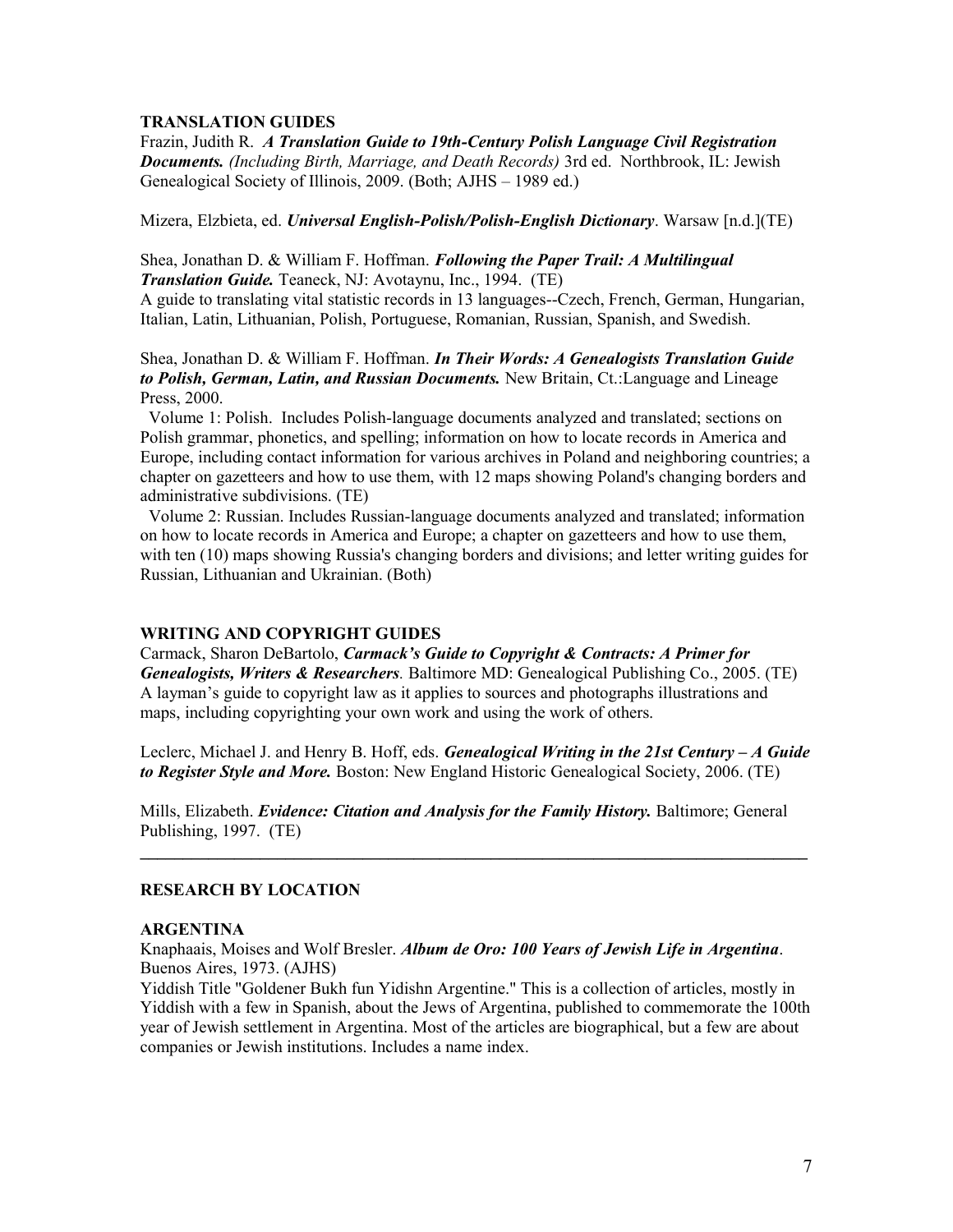## **AUSTRALIA**

Rosenberg, Louise. *Of Folktales and Jewish Folk in Australian History*. Melbourne, Australia: Printworthy, 2004. (AJHS)

Schwarz, Tess. *The First of Forty Families*. Victoria, Australia: Makor Jewish Community Library, 2001. (TE)

This is an account of Tess Schwarz's family's escape from Russia and how forty related families were brought to Australia as a result of their efforts.

## **AUSTRIA**

Skyte, Thea, Randol Schoenberg and Rosemary Wenzerul, eds., *A Guide to Jewish Genealogy in Germany & Austria.* London: Jewish Genealogical Society of Great Britain, 2001. (TE) Sources for vital records immigration records, Holocaust records, and other materials of interest to Jewish researchers.

## **BALTIC COUNTRIES**

Noble, John. *Baltic States & Kaliningrad: A Travel Survival Kit*. Hawthorn, Australia: Lonely Planet, 1994. (AJHS)

## **BELARUS**

Sallis, Dorit, Marek Web, editors. *Jewish Documentary Sources in Russia, Ukraine, and Belarus: A Preliminary List*. NY: Jewish Theological Seminary of America, 1996. (AJHS)

## **CANADA**

Tapper, Lawrence F. *Archival Sources for the Study of Canadian Jewry*: 2<sup>nd</sup> ed. National Archives of Canada, 1978. [French and English texts] (AJHS)

# **CENTRAL EUROPE**

Magosci, Paul Robert. *Historical Atlas of Central Europe.* Seattle: University of Washington Press, rev. ed., 2002. (TE)

This reference book shows the political boundaries, ethnic populations, industrial activity, geographic features, and religious distribution of population in Central Europe in the period from 400 to 2000.

## **CZECH REPUBLIC**

Patz, Naomi, and Rabbi Norman Patz. *Thus We Remember: A Memorial to the Jewish Community of Dvur Kralove and the Story of One of Its Torah Scrolls*. Cedar Grove, NJ: Temple Sholom of West Essex, 2005. (AJHS)

## **ESTONIA**

Beare, Arlene. *A Guide to Jewish Genealogy in Latvia and Estonia.* St. Albans, England: The Jewish Genealogical Society of Great Britain, 2006. (TE) A listing of genealogical resources for studying Latvia and Estonia.

## **FRANCE**

Klarsfeld, Serge. *Memorial to the Jews Deported from France, 1942-1944: Documentation of the Deportation of the Victims of the Final Solution in France.* New York: Beate Klarsfeld Foundation, 1983. 662pp. (TE)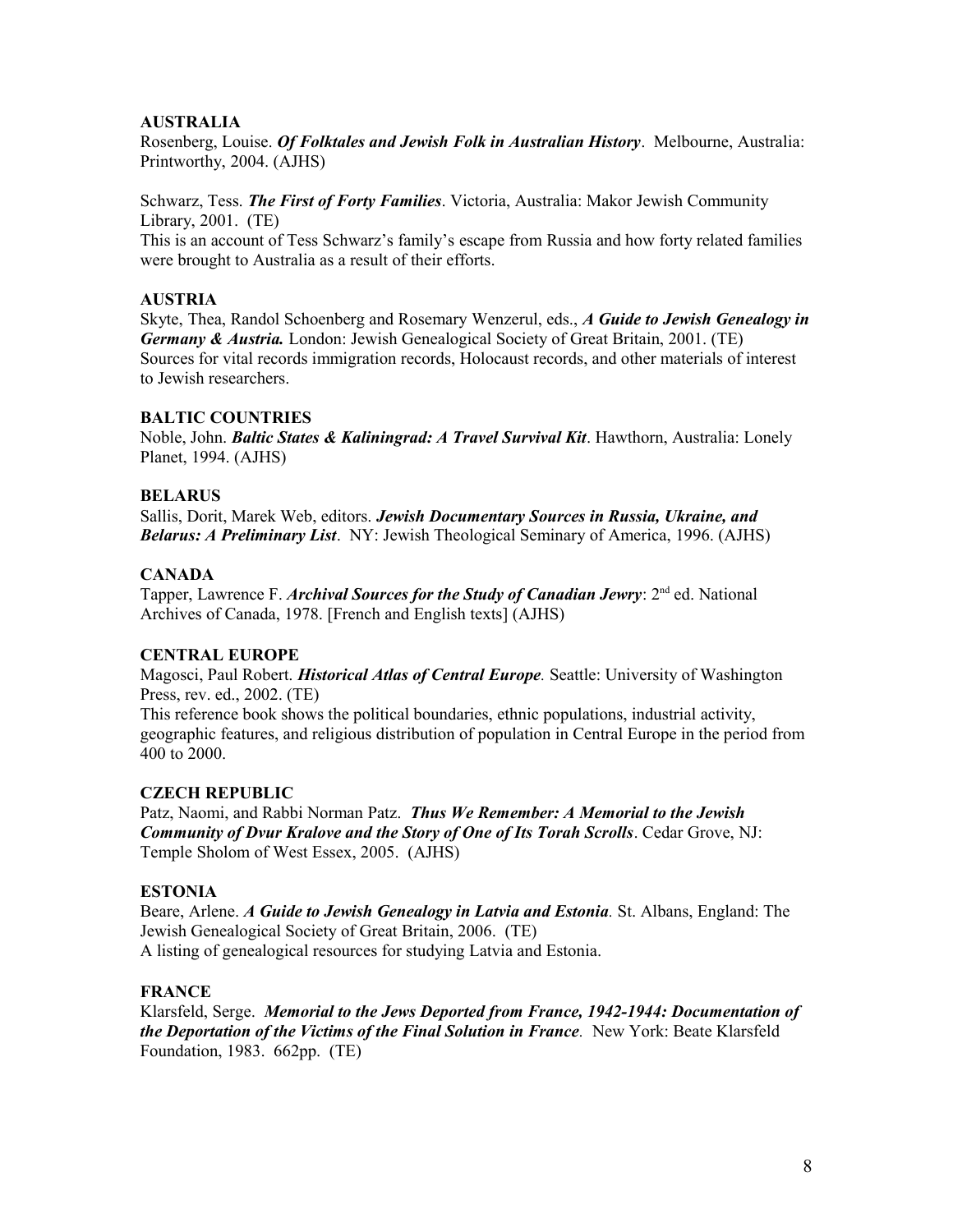# **GALICIA**

Bartov, Omer. *Erased***:** *Vanishing Traces of Jewish Galicia in Present-Day Ukraine* Princeton, NJ: Princeton University Press, 2007. (TE)

Beider, Alexander. *A Dictionary of Jewish Surnames from Galicia*. Bergenfield, NJ: Avotaynu, 2004. (TE)

Historical information on the Galician region from the 14th century and on the meaning and incidence of more than 25,000 Jewish surnames there.

Lenius, Brian J. *Genealogical Gazetteer of Galicia***.** Manitoba, Canada: Brian J. Lenius, 1999. (TE)

Contains very comprehensive lists of information on Galicia – estate lists, place names and maps.

Wunder, Meir, with Benjamin Lukin and Boris Khaimovich. *Grandeur and Glory: Remnants of Jewish Art in Galicia.* Jerusalem: Institute for Commemoration of Galician Jewry, Jerusalem Center for Documentation of Diaspora Heritage, 2005. Volume I: Eastern Galicia A-O. (TE) A collection of black and white photographs with entries in English, Ukrainian, Polish and Hebrew.

Wynne, Suzan F. *Finding Your Jewish Roots in Galicia: A Resource Guide*. Teaneck, NJ: Avotaynu, 1998. (Both)

Wynne, Suzan. *The Galitzianers: The Jews of Galicia, 1772-1918***.** Tucson, AZ: Wheatmark, 2006. (TE)

A comprehensive history of Jewish life in Galicia, covers vital records and numerous other types of research materials, and guidance on traveling. It also has extensive lists of Jewish surnames and of towns where Jews resided.

## **GERMANY**

Berlin, Jörg and Matthias Schmook. *Auslandererhafen Hamburg Emigration Port*. Hamburg, Germany: Medien-Verlag Schubert, 2003. (TE)

A heavily illustrated story in English and German of this major port of emigration and the experience of those who traveled from there.

Edlund, Thomas Kent, compiler. *The German Minority Census of 1939: An Introduction and Register.* Teaneck, NJ: Avotaynu, 1996. (AJHS)

Ellman-Kruger, Angelika and Edward David Luft. *Library Resources for German-Jewish Genealogy.* Teaneck, N.J: Avotaynu, Inc., 1998. (Both)

A monograph about resources for German-Jewish research in present-day Germany, in areas that belonged to German-speaking rulers, and in other German-speaking countries. Covers libraries, archives, electronic catalogues and other sources. A translation of a 1992 work in German.

Skyte, Thea, Randol Schoenberg and Rosemary Wenzerul, eds., *A Guide to Jewish Genealogy in Germany & Austria.* London: Jewish Genealogical Society of Great Britain, 2001. (TE) Sources for vital records immigration records Holocaust records, and other materials of interest to Jewish researchers.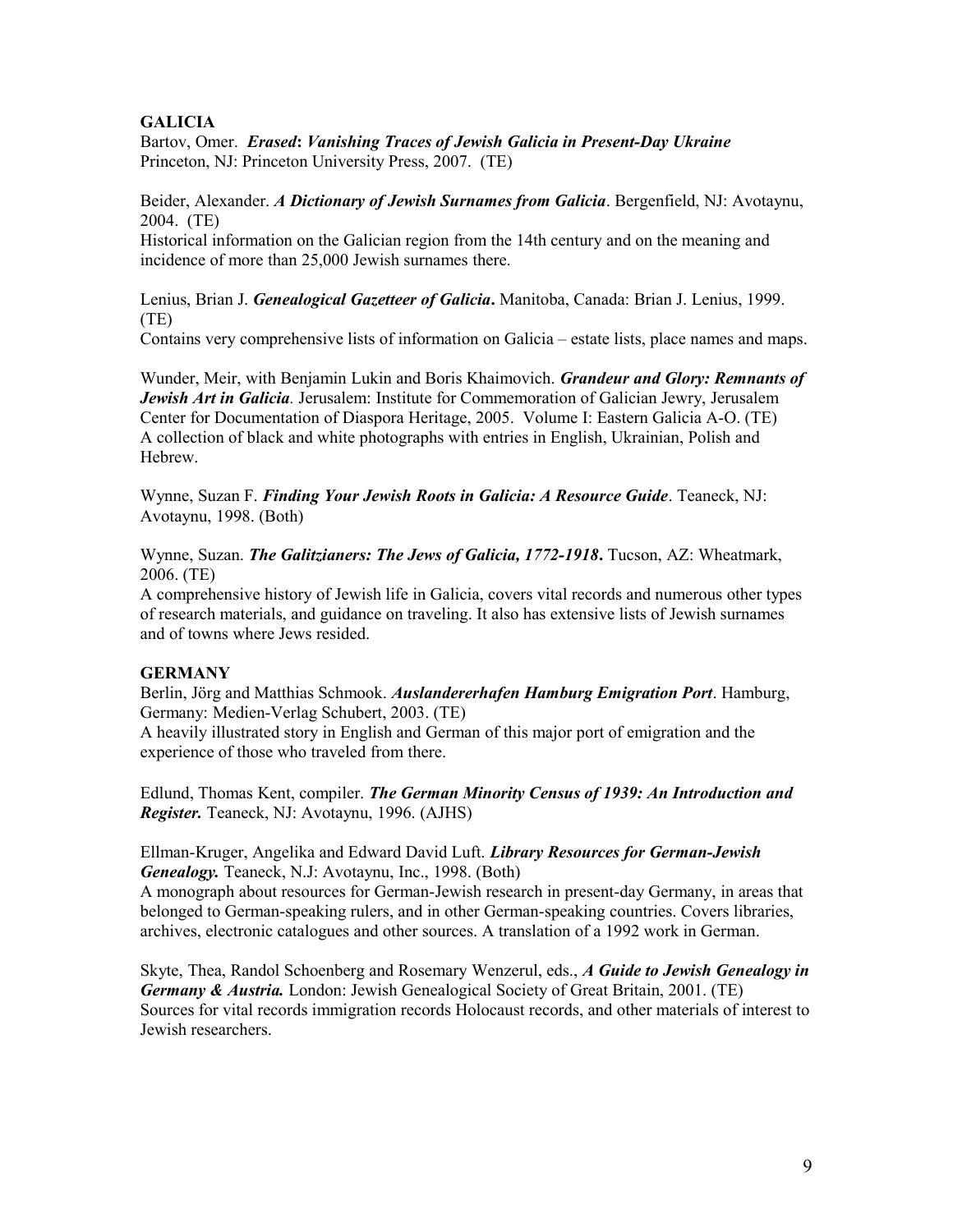## **HUNGARY**

Auslander, Jordan. *Genealogical Gazetteer of the Kingdom of Hungary*. Bergenfield, NJ: Avotaynu, 2005. (TE)

This reference book lists 12,000 towns in 19th century Hungary, an area that comprises regions of today's Austria, Croatia, Hungary, Romania, Serbia, Slovenia and the Slovak Republic. It locates each town in 1877, gives alternate and current names and the population of various ethnic groups, including Jews.

## **ISRAEL**

Sack, Sallyann Amdur. *A Guide to the Jewish Genealogical Research in Israel.* Rev. ed. Teaneck, NJ: Avotaynu, 1995. (AJHS)

# **LATVIA**

Beare, Arlene. *A Guide to Jewish Genealogy in Latvia and Estonia.* St. Albans, England: The Jewish Genealogical Society of Great Britain, 2006. (TE) A listing of genealogical resources for studying Latvia and Estonia

# **LITHUANIA**

Aaron, Sam, ed., **A** *Guide to Jewish Genealogy in Lithuania*. London: Jewish Genealogical Society of Great Britain, 2005. (TE)

Ceitlinas, Jevsejus, editor. *Vilnius Ghetto: Lists of Prisoners.* Vilnius, Lithuania: The Jewish Museum, 1996. (TE)

A compilation of history, photos, and lists of people sent to the Vilnius Ghetto. Written in English, Lithuanian and Russian.

Cohen, Rose Lerer and Issroff, Saul. *The Holocaust in Lithuania 1941-1945*. New York: Gefen Publishing House, 2002. 4 volumes. (TE)

A compilation of names of Lithuanian victims of the Holocaust derived from Yizkor books, NKVD lists, survivors and friends of Holocaust victims; a guide to available research resources including films, websites, atlases, and book titles. Also work camp lists, ghetto lists, and concentration camp lists; testimonies; essays pertaining to the Lithuanian Holocaust.

Eliach, Yaffa. *There Once Was a World: a 900-Year Chronicle of the Shtetl of Eishyshok.* Boston: Little,.Brown & Co., 1998. (Both)

The comprehensive story of a single shtetl that stands for life in all shtetls in the Jewish Pale of Settlement from the Middle Ages to the 20th century.

Katz, Dovid. *Lithuanian Jewish Culture*. Vilnius: Baltos Lankos Pubs., 2010.

Levin, Don. *The Litvaks: A Short History of the Jews in Lithuania*. Jerusalem: KeterPress Enterprises, 2000. (Both)

A history of Lithuanian Jewry with a lexicon of towns including Yiddish and modern spellings and photographs of Jewish life in Lithuania.

Rhode, Harold and Sack, Sallyann Amdur, compilers. *Jewish Vital Records, Revision Lists and Other Jewish Holdings in the Lithuanian Archives.* Teaneck, NJ: Avotaynu, 1996. (AJHS)

Rosin, Josef. ed. Joel Alpert. *Preserving Our Litvak Heritage: A History of 31 Jewish Communities in Lithuania.* League City TX: JewishGen Inc., 2005. (TE)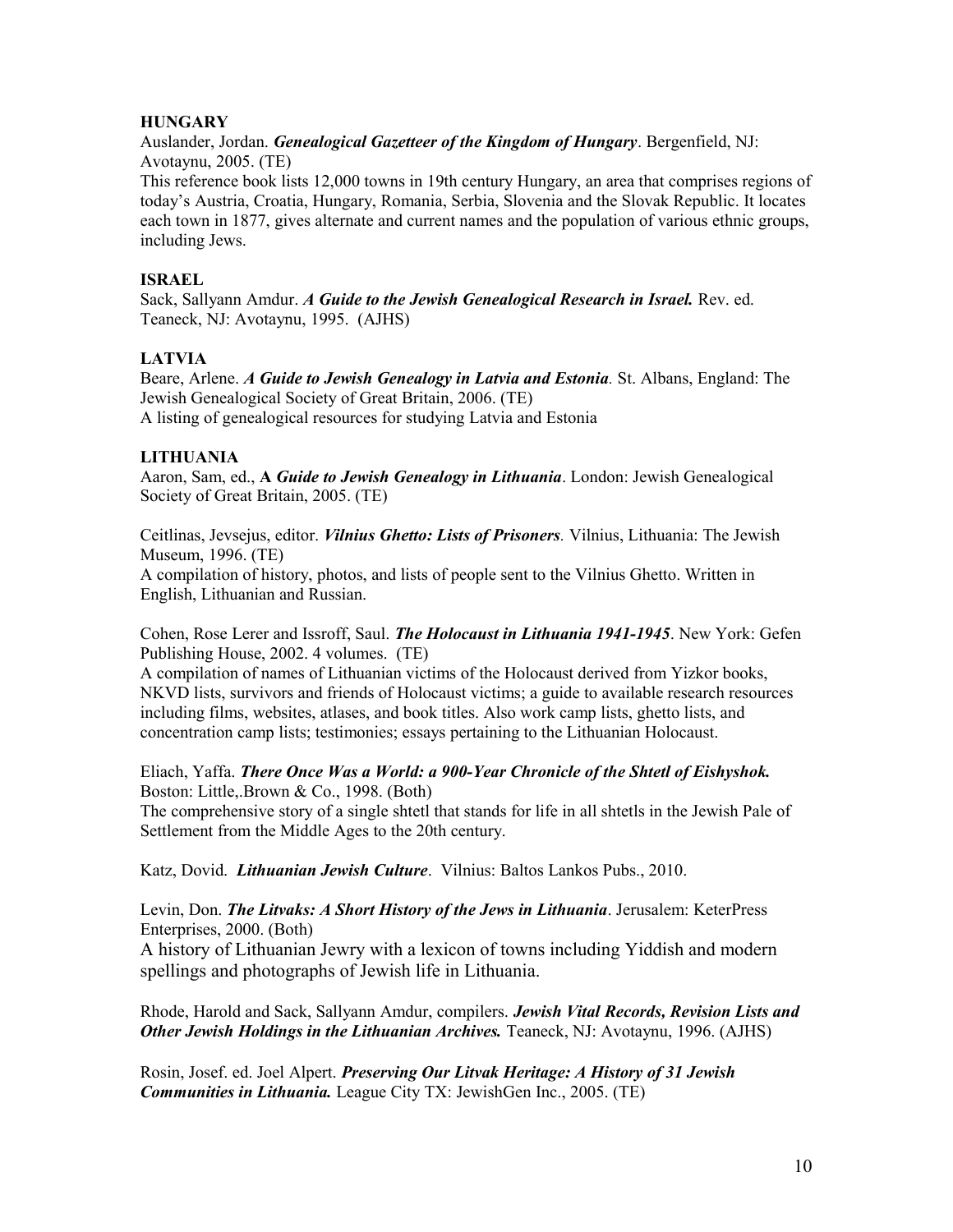Detailed information about 31 towns, including many surnames and many pictures. Rosin, Josef. *Preserving Our Litvak Heritage, Volume II***.** League City, TX: JewishGen, Inc., 2007. (TE)

A history of 21 Jewish communities in Lithuania.

Rosin, Josef. *Protecting Our Litvak Heritage: A History of 50 Jewish Communities in Lithuania.* Edited by Susan Levy and Joel Alpert. Coral Cables, FL: Friends of the Yurburg Jewish Cemetery, Inc., 2009. (TE)

## **MOLDOVA**

Weiner, Miriam, in cooperation with the Ukrainian State Archives and Moldovan National Archives. *Jewish Roots in Ukraine and Moldova: Pages from the Past and Archival Inventories.* New York: Roots to Roots Foundation and YIVO Institute for Jewish Records, 1999. (Both)

#### **POLAND**

Dubnow, Simon M. *History of the Jews in Poland and Russia*. Bergenfield, NJ: Avotaynu, 2000. (AJHS)

Fifer, Susan. *A Guide to Jewish Genealogy in Poland.* St. Albans, England: The Jewish Genealogical Society of Great Britain, 2007. (TE) A history of Poland and information for the genealogist.

Kagan, Joram. *Poland's Jewish Landmarks: A Travel Guide*. New York: Hippocrene Books, Inc., 2001. (TE)

Kugelmass, Jack and Boyarin, Jonathan. *From a Ruined Garden: The Memorial Books of Polish Jewry.* Bloomington, Indiana: Indiana University Press, 1998. (AJHS)

Laszuk, Opracowatqa Anna. *Ksiegi Metrykalne i Stanu Cywilnego : w Archiwach Panstwowych w Polsce.* Warsaw, 1998.

Luft, Edward David. *The Naturalized Jews of the Grand Duchy of Posen in 1834 and 1835.* Bergenfield, N.J.: Avotaynu, 2004. Rev. ed. (TE) A list of the original 5, 173 persons living in the Grand Duchy of Posen, with information on their names, towns of residence and occupations.

Streit, Leon, *Dzieje Wielkiej Miejskiej Synagogi w Stanislawowkie* Reprint of rare book on synagogues of Stanislaw, Poland, in Polish and Yiddish, along with two letters in English written from the town in 1936. (AJHS)

## Volovici, Hanna, Witold Medykowskii, Hadassah Assouline and Benyamin Lukin. *Polish Sources at the Central Archives for the History of the Jewish People*. Bergenfield, N.J.: Avotaynu Foundation, 2004. (AJHS)

Information on Jews as a whole in Poland, followed by regional and then community entries, as it exists in more than 1000 places in Eastern Europe and the former Soviet Union.

Weiner, Miriam, in cooperation with the Polish State Archives. *Jewish Roots in Poland: Pages from the Past and Archival Inventories.* New York: Routes to Roots Foundation and YIVO Institute for Jewish Research, 1998. (Both)

A lavishly-produced book, with over 500 black & white and color photographs, many of pre-war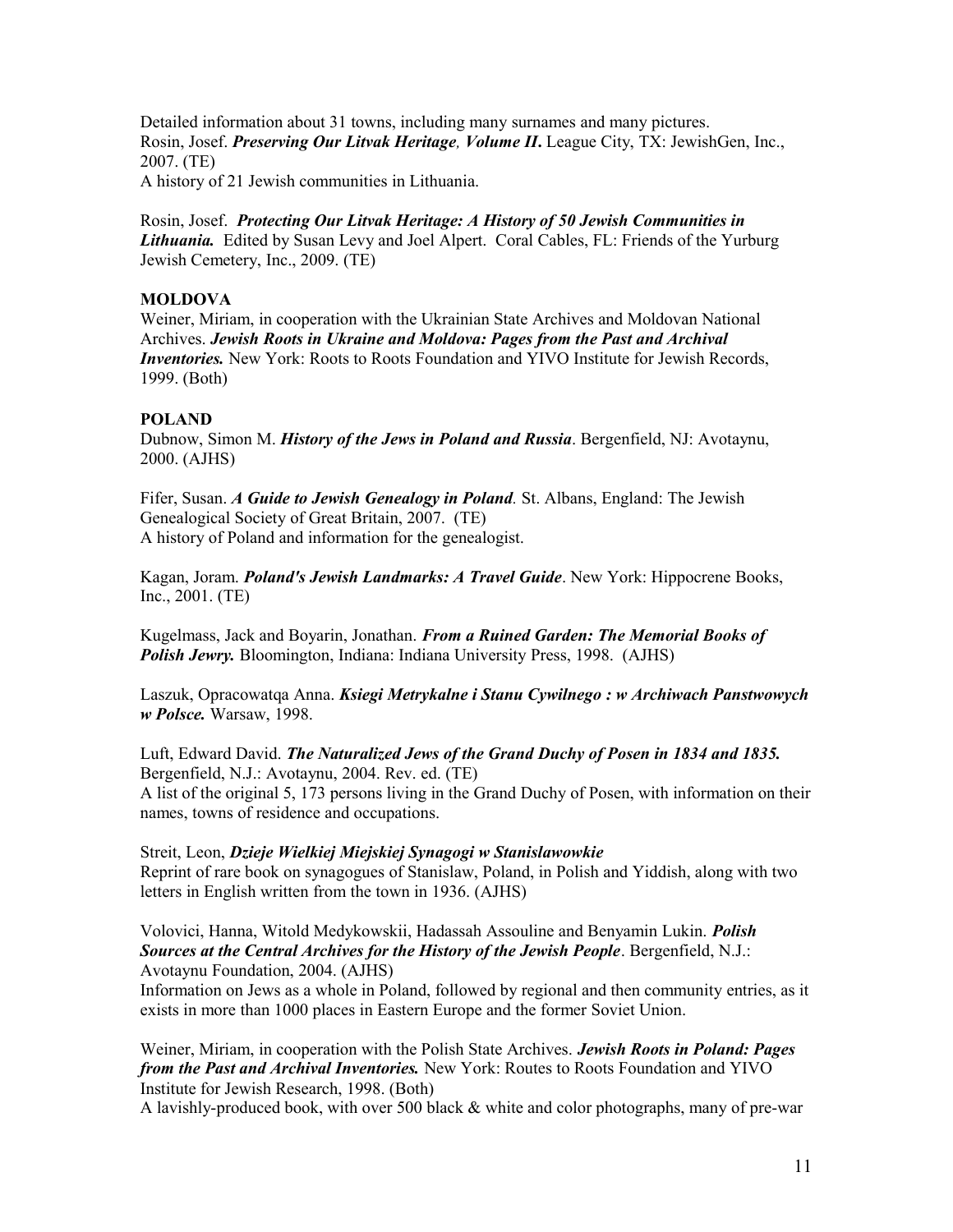scenes of Jewish Poland. Reports on 28 cities which had a 1939 Jewish population of 10,000 or more. Archival holdings, listed alphabetically, for over 1200 towns.

#### **RUSSIA**

Chew, Allen F. *An Atlas of Russia History: Eleven Centuries of Changing Borders*. New Haven, CT: Yale University Press, 1970. (TE)

Dubnow, Simon M. *History of the Jews in Poland and Russia*. Bergenfield, NJ: Avotaynu, 2000. (AJHS)

Kobrin, Rebecca*. Jewish Bialystok and Its Diaspora*. Bloomington: Indiana University Press, 2010. (TE)

Sack, Sallyann Amdur, and Wynne, Suzan Fishl. *The Russian Consular Records Index and Catalog.* New York: Garland Publishing, Inc., 1987. (AJHS)

Sallis, Dorit, and Web, Marek, editors. *Jewish Documentary Sources in Russia, Ukraine, and Belarus: A Preliminary List*. New York: The Jewish Theological Seminary of America, 1996. (AJHS)

#### **SOUTH AFRICA**

Kaplan, Mendel and Marian Robertson, eds. *Founders and Followers: Johannesburg Jewry, 1887-1915.* Capetown, South Africa: Vlaeberg Publishers, 1991. (AJHS)

Newman, Aubrey N., Nicholas J. Evans, J. Graham Smith and Saul W. Issroff, editors. *Jewish Migration to South Africa: The Records of the Poor Jews Temporary Shelter, 1885- 1914.* Capetown, South Africa: Jewish Publications-South Africa, Isaac and Jessie Kaplan Centre for Jewish Studies and Research, University of Capetown, 2006. (TE) Contains historical information and many lists of people who spent time at Poor Jews Temporary Shelter in London, 1885-1914.

#### **UKRAINE**

Bartov, Omer. *Erased: Vanishing Traces of Jewish Galicia in Present-Day Ukraine*. Princeton, NJ: Princeton University Press, 2007. (TE)

Kronik, Aleksander and Sack, Sallyann Amdur. *Some Archival Sources for Ukrainian-Jewish Genealogy.* Teaneck, NJ: Avotaynu, 1997. (AJHS)

Inventory, by town, of records and where they are held: Jewish community records, police records, vital records, revision lists and tax records.

Magosci, Paul Robert. *Ukraine: An Illustrated History***.** Seattle: Univ. of Washington Press, 2007. (TE)

Contains a detailed history of Ukraine including events that affected the Jews.

Meir, Natan M. **Kiev, Jewish Metropolis: A History, 1859-1914**. Bloomington: Indiana University Press, 2010. (TE)

Sallis, Dorit, and Marek Web, eds. *Jewish Documentary Sources in Russia, Ukraine, and Belarus: A Preliminary List*. NY: The Jewish Theological Seminary of America, 1996. (AJHS)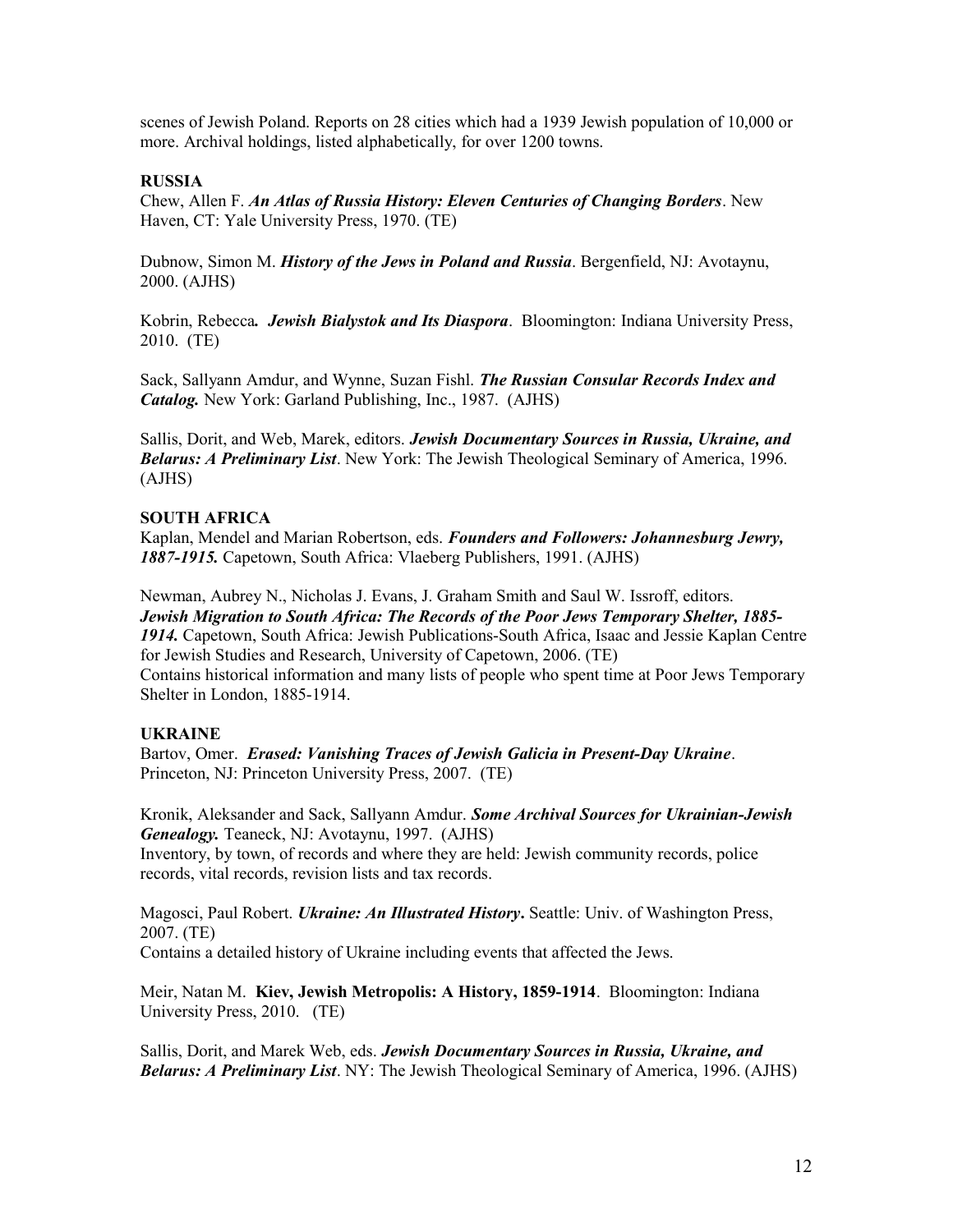Weiner, Miriam, in cooperation with the Ukrainian State Archives and Moldovan National Archives. *Jewish Roots in Ukraine and Moldova: Pages from the Past and Archival Inventories.* New York: Roots to Roots Foundation and YIVO Institute for Jewish Records, 1999. (Both)

#### **UNITED KINGDOM**

Shapiro, Michael and Aumie, editors. *The Jewish East End*. London, England: Springboard Education Trust, 2003. (TE) A pictorial remembrance of London's East End with lists of names.

Wenzerul, Rosemary. *A Guide to Jewish Genealogy in the United Kingdom*. London: Jewish Genealogical Society of Great Britain, 2006. (Both) Sources for vital records, hospital records, cemeteries and other materials of Jewish interest.

## **UNITED STATES**

Barish, Chaplain Louis.*Rabbis in Uniform: The story of the American Jewish Military Chaplain.* New York: Jonathan David, 1962. (AJHS)

Brilliant, Richard. *Facing the New World: Jewish Portraits in Colonial and Federal America.* New York, Jewish Museum, 1997. (AJHS)

Dublin, Louis, under the auspices of the Bureau of War Records of the National Jewish Welfare Board. *American Jews in World War II.* New York: Dial Press, 1947. Vol. 2. (AJHS) An alphabetical listing by state of men and women in the war, the branch of service they were in and any medals or awards they received.

Howe, Irving. *World of Our Fathers: The Journey of the East European Jews to America and the Life They Found and Made.* Rev. ed. New York: Schocken Books, 1990. (AJHS)

# **ILLINOIS**

# **CHICAGO**

Kraus, Bea and Schwartz, Norman D. *A Walk to Shul*. Allegan Forest, Michigan: The Priscilla Press, 2003. (Both)

Chicago synagogues of Lawndale and stops along the way.

Portrays the mosaic of life in what became known as Chicago's Great West Side, including more than 85 current or historic photographs of the synagogues in Lawndale, founded to accommodate the influx of Eastern European Jews as they moved from the Maxwell Street area.

#### **MASSACHUSETTS BOSTON**

Blatt, Warren. *Resources for Jewish Genealogy in the Boston Area*. Boston: Jewish Genealogical Society of Greater Boston, 1996. (Both)

Dwyer-Ryan, Meaghan, Susan L. Porter & Lisa Fagin Davis. *Becoming American Jews: Temple Israel of Boston.* Waltham, MA: Brandeis University Press, 2009. (TE)

Feldman, Steven, editor. *Guide to Jewish Boston and New England*. Cambridge, MA: Genesis 2, 1986. (TE)

Short histories with pictures of towns and areas around Boston before 1985 with descriptions of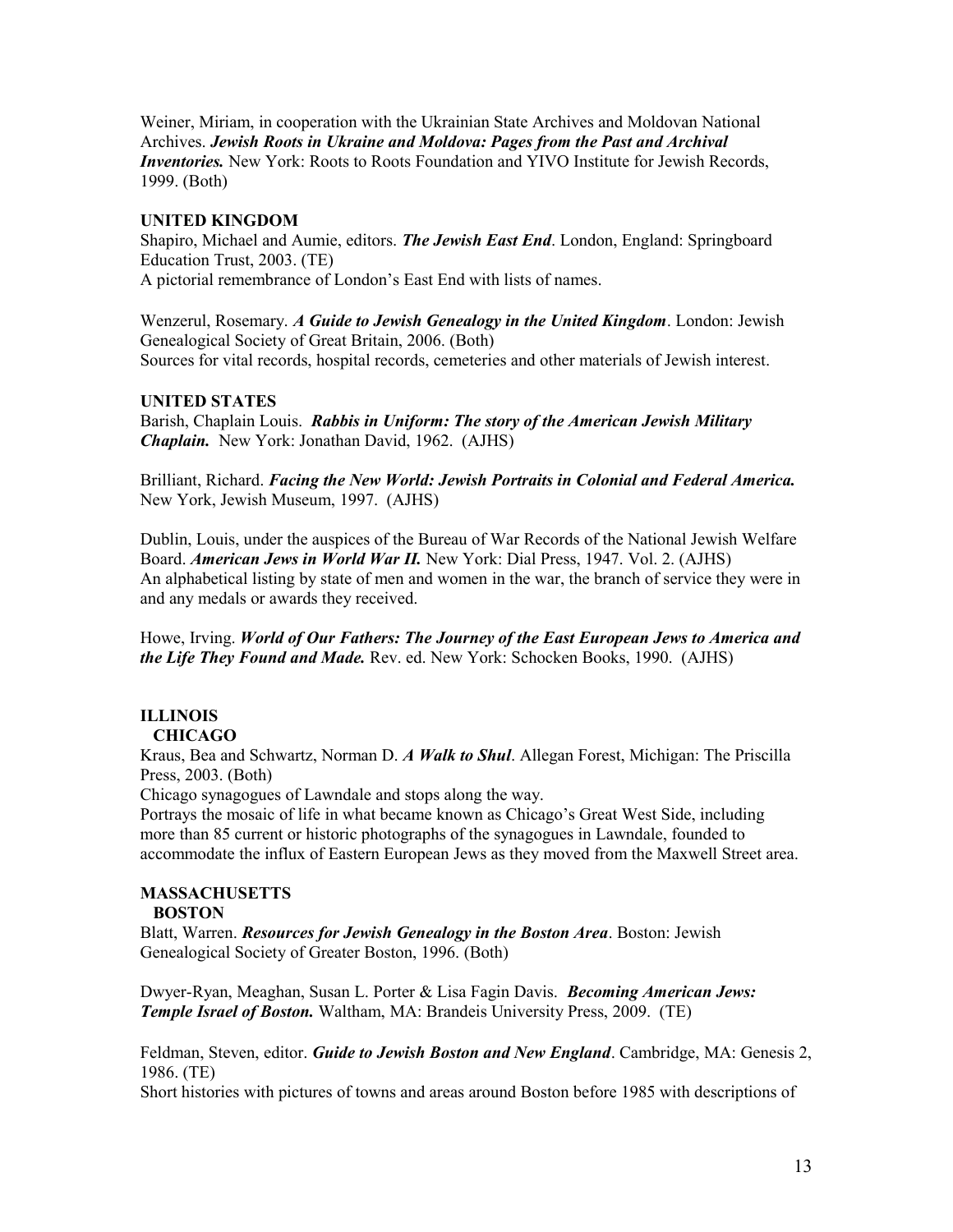congregations, rituals, education, and community organizations. Morris, Norm. *Ghetto Memories: Growing up In Dorchester/Roxbury/Mattapan***.** (Self published, 1999) (TE)

Morris, Norm. *Ghetto Memories Revisited: Dorchester/Roxbury/Mattapan*. (Self-published, 2001) (TE)

Ross, Michael. *Boston Walks' Jewish Friendship Trail*. Belmont: Boston Walks, 2003. (AJHS)

Sarna, Jonathan D., Ellen Smith and Scott-Martin Kosofsky. *The Jews of Boston*. New Haven: Yale University Press, 2005. (TE)

## **HAVERHILL**

Woodman, Bertha. *From the Hill to Main Street*. Haverhill, Mass.: Trustees of the Haverhill Public Library, 1987. (TE) An account of Jewish life and work in Haverhill, Massachusetts, 1880-1940.

#### **LAWRENCE**

Franklin, Dora, Hymie Axelrod, Zidle "Reb" Hymanson and Shirley Hymanson. *History of the Jews of Lawrence, Sketches of the Lawrence Jewish Community***.** Andover, Massachusetts: Temple Emanuel, 1990. (TE)

Sandberg, Elizabeth Grady. *Lawrence in the Gilded Age*. Portsmouth, New Hampshire: Arcadia Publishing, 2004. (TE)

## **NEW BEDFORD**

Farrar, Judy and Yoken, Cynthia. *Historical Tour of Jewish New Bedford*. Dartmouth, MA: University Library and Center for Jewish Culture-UMass, 2005. (TE)

## **NORTH SHORE**

Pierce, Alan S. *A History of Boston's Jewish North Shore*. Charleston, SC: The History Press, 2009. (TE)

Published on behalf of the Jewish Historical Society of the North Shore.

Pierce, Alan S. and Avrom J. Herbster, *The Jewish Community of the North Shore***.** Charleston SC: Arcadia Publishing, 2003. (TE)

Lavishly illustrated story of Jews in Lynn, Salem, Peabody, Marblehead, Swampscott, Beverly and Saugus in the 20th century.

## **NEW YORK**

Guzik, Estelle M., editor. *Genealogical Resources in the New York Metropolitan Area*. New York: Jewish Genealogical Society, Inc., 2003. (Both)

Mohrer, Fruma and Marek Web. *Guide to the YIVO Archives*. NY: YIVO Institute for Jewish Research, 1998. (TE)

#### **PENNSYLVANIA PHILADELPHIA**

Boonin, Harry D. *The Jewish Quarter of Philadelphia: A History and Guide 1881-1930.* Philadelphia, PA: Jewish Walking Tours of Philadelphia, Inc., 1999. (AJHS)